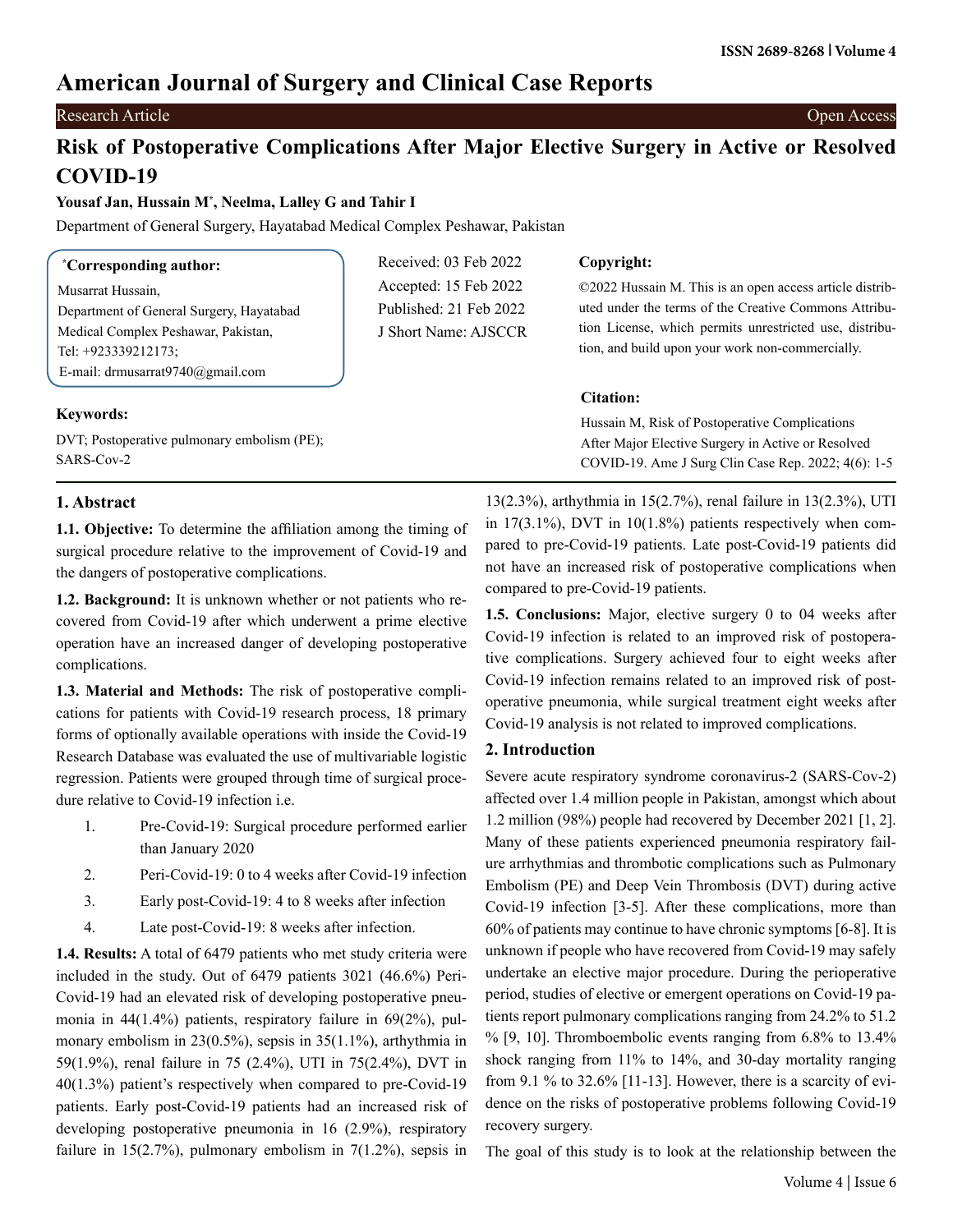time of surgery and the development of (SARS-COV-2), as well as the risks of postoperative pulmonary problems and other significant issues.

#### **3. Material and Methods**

This is a retrospective study carried out at General Surgery Department of Hayatabad Medical Complex Peshawar from 1st January 2020 to 31st Dec 2021. After taking approval of hospital ethical committee / Institutional Review Board (IRB) patients were categorized into four groups based on the time of surgery relative to the Covid-19 diagnosis date. The ''Peri- Covid-19'' group was defined as surgery performed 0 to 4 weeks after the Covid-19 diagnosis date. These are patients with perioperative Covid-19 infection. The ''Early post-Covid-19'' group was composed of patients who underwent surgery between 4 and 8 weeks after the Covid-19 diagnosis date. ''Late post-Covid-19'' was defined as surgery performed 8 weeks or greater after the Covid-19 diagnosis date. For our control group, we selected patients who underwent surgery at least 30 days before their Covid-19 diagnosis date and had surgery between the dates of July 2019 to Dec 2019 "Pre-Covid-19" group. This group was selected as our reference group because they had not been infected with Covid-19 before surgery and any 30-day postoperative complication they developed could not be attributed to complications of Covid-19 infection. For this "pre- Covid-19" control group, we did not select patients who never developed Covid-19 because patients who never developed Covid-19 during the pandemic may have a different racial, ethnic, socio- economic, and geographic background from patients in the peri-Covid-19, early post-Covid-19 and late post-Covid-19 [14]. Informed consent was taken from all patients included in the study. Data was collected on preformed standardized proforma and was saved in ward computer.

**Sample technique:** Non probability sampling technique

**Inclusion criteria:** All patients who were operated on elective surgery lists.

#### **Exclusion criteria:**

- Patients operated on emergency lists
- Patients who underwent multiple operations
- **HIV** positive

#### **4. Statistical Analysis**

Patient characteristics and unadjusted outcomes were assessed using chi-square test for categorical variables and paired sample T-test was used for appropriate and continuous variables to compare the variable among the groups. P value  $\leq 0.05$  was considered statistically significant. Statistical analysis was performed using SPSS software version 27.0 for Windows.

#### **5. Results**

Total of 6479 patients who met study criteria were included in the study. Patients were distributed into four groups (fig 1).

- 1. Pre-Covid-19: Surgical procedure performed earlier than Dec 2019. (Before their Covid-19 diagnosis)
- 2. Peri-Covid-19: 0 to 4 weeks after Covid-19 infection. (Patients underwent surgery 0 days to 4 weeks after their Covid-19 diagnosis).
- 3. Early post-Covid-19: 4 to 8 weeks after infection (Patients under- went surgery 4 to 8 weeks after their Covid-19 diagnosis).
- 4. Late post-Covid-19: 8 weeks after infection. (Patients underwent surgery 8 weeks after their Covid-19 diagnosis) Figure 1

In "pre-Covid-19" 3021 (46.6%) patients underwent surgery before Dec 2019, at least 30 days before being diagnosed with Covid-19, "Peri-Covid-19" includes 980(15.1%) patients who underwent surgery 0 to 4 weeks after their Covid-19 diagnosis (peri-Covid- 19), 545 (8.4%) patients underwent surgery 4 to 8 weeks after their Covid-19 diagnosis date (early post-Covid-19) and 1933 (29.8%) patients underwent surgery 8 weeks or more after their Covid-19 diagnosis date (late post-Covid-19).

"Pre-Covid-19" patients had an elevated risk of developing postoperative pneumonia 44(1.4%), respiratory failure 69(2%), pulmonary embolism 23(0.5%), sepsis 35(1.1%), arthythmia 59(1.9%), renal failure 75 (2.4%), UTI 75(2.4%) and DVT in 40(1.3%) patients.

"Peri-Covid-19" patients had a significantly higher risk of developing postoperative pneumonia in 61(6.1%) patients, respiratory failure in  $60(6.1\%)$ , pulmonary embolism in  $18(1.8\%)$ , sepsis in 39(3.9%), arthythmia in 17(1.7%), renal failure 39(3.9%, UTI in  $(26(2.6\%)$  and deep vein thrombosis (DVT) in  $20(2.0\%)$  patients.

"Early post-Covid-19" patients had an increased risk of developing postoperative pneumonia 16 (2.9%), respiratory failure 15(2.7%), pulmonary embolism 7(1.2%), sepsis 13(2.3%), arthythmia 15(2.7%), renal failure 13(2.3%), UTI 17(3.1%) and DVT in 10(1.8%) patients respectively.

For most complications, early post-Covid-19 patients did not have a higher risk when compared to pre-Covid-19 patients, however early post-Covid-19 patients did have a higher risk of developing postoperative pneumonia 16(2.9%). Notably late post-Covid-19 patients did not have a higher risk of developing postoperative complications when compared to patients in the pre-Covid-19 group.

Postoperative outcomes and risk of different complications for each time period of surgery for each group are detailed in Table 1.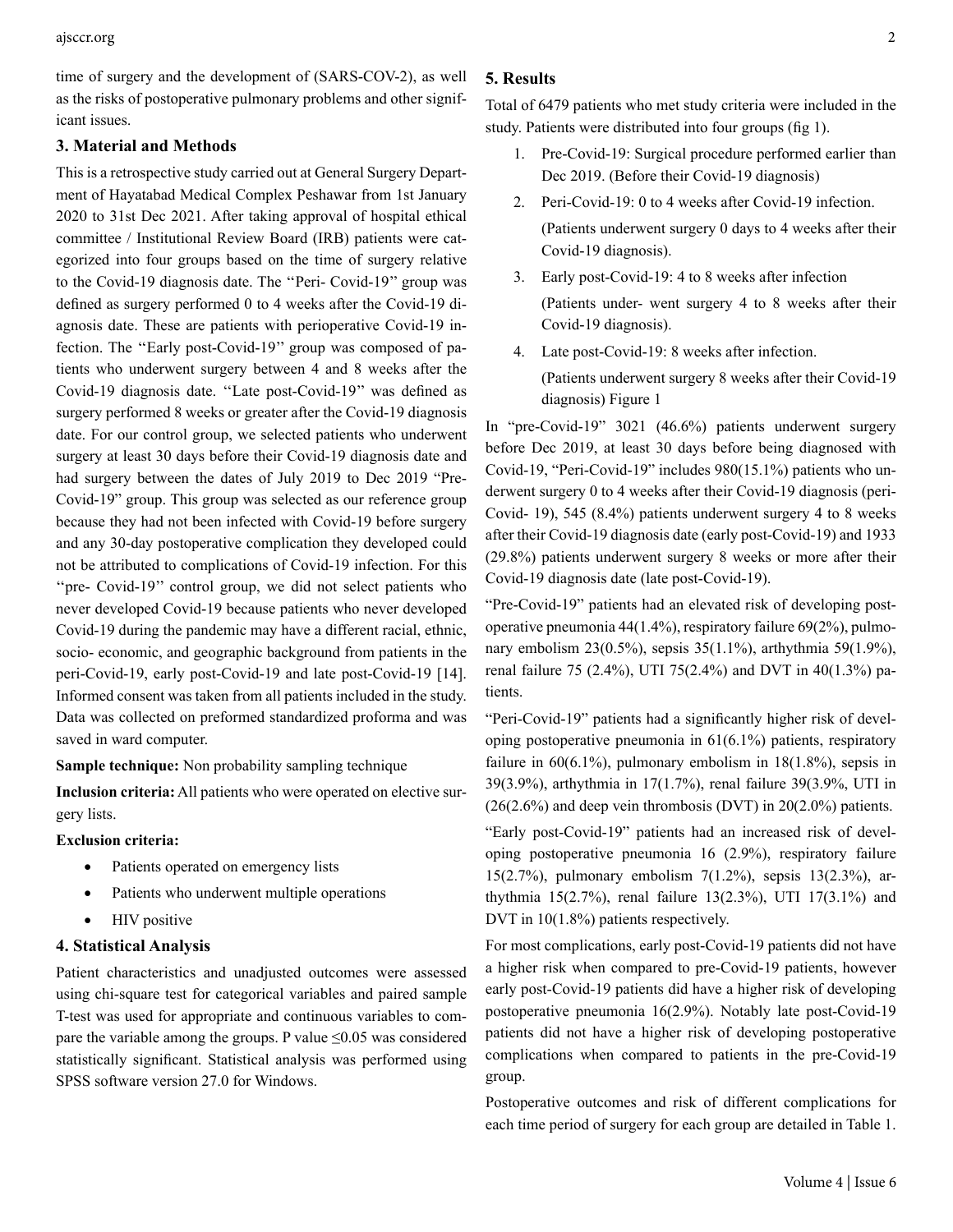

**Figure 1:** Surgery timing categories relative to Covid-19 diagnosis date.

**Table 1:** Postoperative outcome and risk of different complications

| <b>Outcomes</b>                 | Pre-covid-19 | Peri-covid-19 | Early post-covid-19 | Late post-covid-19 | <b>P</b> Value |
|---------------------------------|--------------|---------------|---------------------|--------------------|----------------|
|                                 | $(n=3021)$   | $(n=980)$     | $(n=545)$           | $(n=1933)$         |                |
| Post op pneumonia               | 44 $(1.4\%)$ | $61(6.1\%)$   | $16(2.9\%)$         | $26(1.2\%)$        | < 0.002        |
| Post op respiratory failure     | $69(2.0\%)$  | $60(6.1\%)$   | 15(2.7%)            | $50(2.5\%)$        | < 0.001        |
| Postop pulmonary embolism       | $23(0.5\%)$  | $18(1.8\%)$   | $7(1.2\%)$          | $20(1.0\%)$        | 0.041          |
| Post op sepsis                  | $35(1.1\%)$  | $39(3.9\%)$   | $13(2.3\%)$         | $22(1.1\%)$        | < 0.002        |
| Post op arthythmia              | 59 (1.9%)    | 17(1.7%)      | $15(2.7\%)$         | $40(2.0\%)$        | 0.51           |
| Post op renal failure           | $75(2.4\%)$  | $39(3.9\%)$   | $13(2.3\%)$         | $60(3.1\%)$        | 0.019          |
| Post op urinary tract infection | $75(2.4\%)$  | $26(2.6\%)$   | $17(3.1\%)$         | $50(2.5\%)$        | 0.087          |
| Post op deep vein thrombosis    | $40(1.3\%)$  | $20(2.0\%)$   | $10(1.8\%)$         | $36(1.8\%)$        | 0.6            |
| Any postop complication         | $292(9.6\%)$ | 141 (14.3%)   | $62(11.3\%)$        | 193 (9.9%)         | < 0.001        |

#### **6. Discussion**

We investigated the effect of surgery timing in relation to Covid-19 infection on the probability of developing postoperative complications in 6479 patients undergoing 18 different types of common, major, elective procedures. Patients who underwent surgery at the time of a Covid-19 infection had a higher chance of having postoperative pneumonia, respiratory failure, PE, and sepsis, according to this study. Surgery 4 to 8 weeks after Covid-19 infection was still related with a higher risk of postoperative pneumonia, but surgery 8 weeks after infection was not associated with an increased risk of postoperative problems [15]. It is worth noting that the great majority of patients in the research sample had mild to moderate Covid-19.

The number of patients who have recovered from Covid-19 infection yet require major surgery will continue to rise in the coming months. Previous research has indicated that people who have perioperative Covid-19 infection and have surgery have a higher risk of postoperative complications and 30-days mortality [16-17]. However, only a few studies have been conducted to investigate the influence of the timing of elective major surgery in relation to Covid-19 infection on the risk of postoperative complications. So far, only two studies have been conducted: one in Brazil and one multicenter study of predominantly European patients assessing postoperative risk following recovery after Covid-19 [18]. Baiocchi and colleagues studied the postoperative results of 49 Brazilian patients who had postponed elective surgery following a confirmed preoperative diagnosis of asymptomatic Covid-19.19 The authors found that asymptomatic Covid-19 patients who underwent surgery delayed by a median of 25 days did not have an increased risk of postoperative complications when compared to patients with a negative preoperative Covid-19 test. The Covid-19 Surg Collaborative evaluated 3127 predominately European patients from 1674 hospitals and 116 countries who had a Covid-19 diagnosis and then underwent surgery after different time points.

It is noteworthy that Baiocchi et al and the Covid-19 Surg Collaborative included major and minor procedures in their analyses, while the COVID-19 Surg Collaborative additionally included urgent and trauma surgeries [19]. We examined only elective major surgeries in this study and did not include minor procedures or emergency operations in the analysis.

The findings of this study have significant implications for surgical treatment as we recover from the Covid-19 outbreak, which has caused widespread and many delays in surgical care. To avoid similar delays and cancellations during the pandemic's recovery, evidence-based recommendations for safely restoring surgical activity are desperately needed. Guidelines and preoperative protocols for the evaluation of patients who have recovered from Covid-19 and require surgery have been established in anticipation for a growing number of patients who have recovered from Covid-19 and require surgery [20]. However, due to the scarcity of evidence to determine the recovery timeline, suggestions for postponing surgery are mostly dependent on expert opinion or previous data from other post-viral syndromes [20].

The findings from our study could inform future guidelines on the timing of surgery in patients with recent Covid-19 infection. Importantly, our findings suggest that for most patients with con-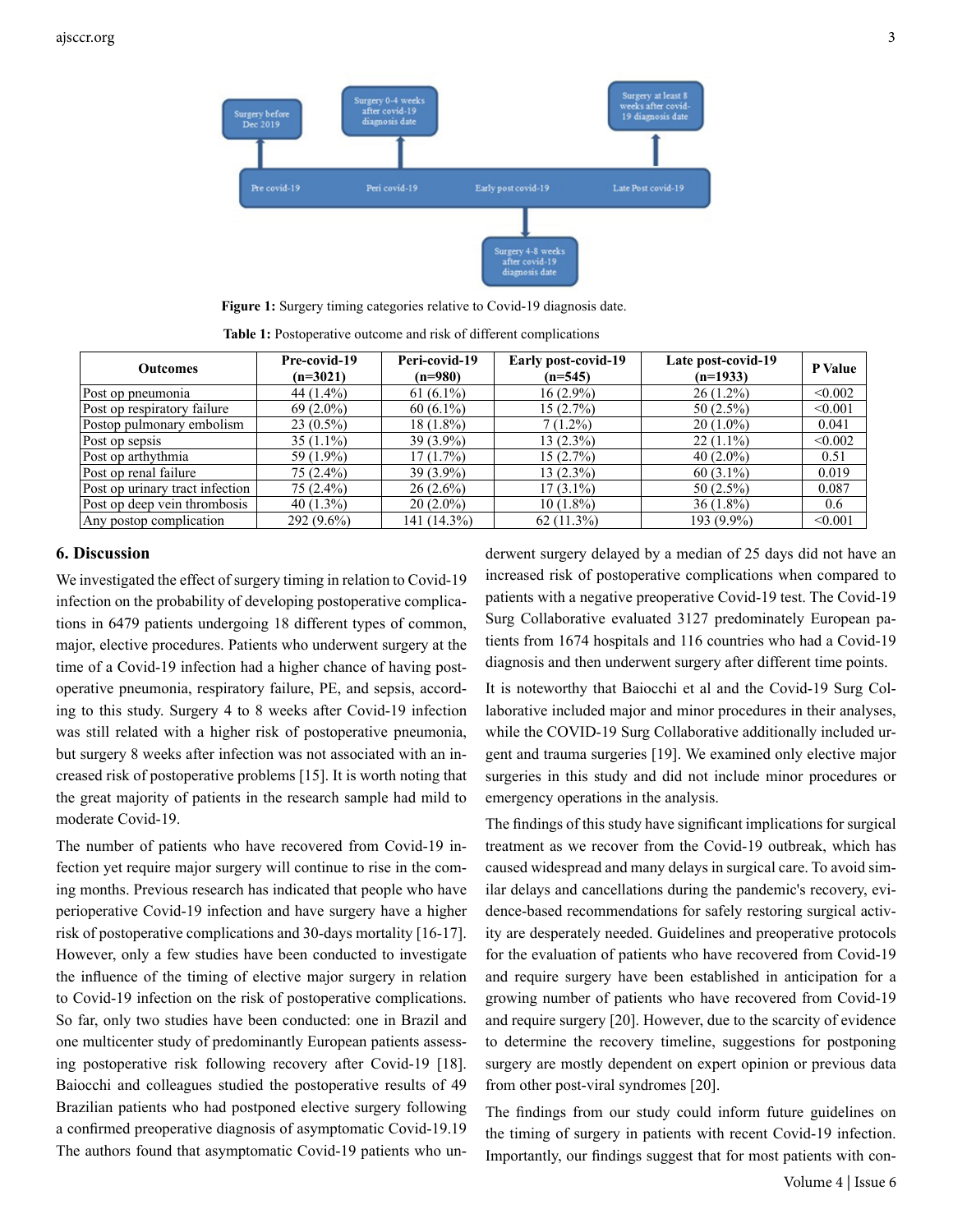#### ajsccr.org 4

firmed Covid-19, delaying surgery for approximately 8 weeks may reduce the risk of developing major postoperative complications. Based on these findings, we recommend delaying surgery, if possible for at least 8 weeks after confirmed Covid-19 infection. However it is important to note that for certain cancer patients, delayed surgical treatment during non-pandemic settings has been shown to be associated with worse overall survival when compared to timely surgical treatment [21]. As such, the balance between the risk of postoperative complications and the risk of worse overall survival associated with delayed surgical treatment should be carefully discussed in a multi-disciplinary setting before deciding on whether surgery should be delayed.

There are several limitations to our study. First, because of its retrospective study design, results are subject to residual confounding. Second the Covid-19 research database did not have data on whether a patient with confirmed Covid-19 infection was asymptomatic or symptomatic. Depending on the region anywhere from 18% to 45% of individuals with Covid-19 have been reported to be asymptomatic [22].

We assume the percentage of asymptomatic Covid-19 cases in our study is similar in range. We used the date of the PCR test to estimate the Covid-19 diagnosis date however the patient could have been infected by Covid-19 or developed Covid-19 several days before. The Covid-19 record at our hospital does not include mortality information and we were unable to assess the risk of 30 or 90 day mortality associated with surgery at different time points with respect to Covid-19 infection. Quality of life measures and long-term survival data were not captured in the database. We were unable to assess preoperative measurements of frailty that may have been important in determining when a patient would be sufficiently recovered from Covid-19 to undergo surgery. The association between measurements of frailty and recovery from Covid-19 should be further investigated. In addition, future studies should evaluate how measurements of frailty could be used to inform preoperative assessments of surgical risk among patients recovered from Covid-19.

In conclusion, surgery conducted during or around the time of Covid-19 infection increases the risk of developing postoperative complications. Surgery conducted four to eight weeks after a confirmed Covid-19 infection carries an increased risk of acquiring postoperative pneumonia. Surgery conducted 8 weeks or later after a proven Covid-19 infection, on the other hand, is not linked with an increased risk of postoperative problems. Based on these data, we propose that the safe period for patients with recent Covid-19 infection who are candidates for elective surgery be at least 8 weeks following the first date of confirmed Covid-19 infection.

#### **References**

- 1. COVID-19 Dashboard by the Center for Systems Science and Engineering (CSEE) at Johns Hopkins University (JHU). Johns Hopkins University. 2021.
- 2. [Dong E, Du H, Gardner L. An interactive web-based dashboard to](https://pubmed.ncbi.nlm.nih.gov/32087114/)  [track COVID-19 in real time. Lancet Infect Dis. 2020; 20: 533-4.](https://pubmed.ncbi.nlm.nih.gov/32087114/)
- 3. [Nepogodiev D, Bhangu A, Glasbey JC, et al. Mortality and pulmo](https://pubmed.ncbi.nlm.nih.gov/32479829/)[nary complications in patients undergoing surgery with periopera](https://pubmed.ncbi.nlm.nih.gov/32479829/)[tive Covid-19 infection: an international cohort study. Lancet. 2020;](https://pubmed.ncbi.nlm.nih.gov/32479829/) [396: 27-38.](https://pubmed.ncbi.nlm.nih.gov/32479829/)
- 4. [Guan WJ, Ni ZY, Hu Y, et al. Clinical characteristics of coronavirus](https://www.nejm.org/doi/full/10.1056/nejmoa2002032)  [disease 2019 in China. N Engl J Med. 2020; 382: 1708-20.](https://www.nejm.org/doi/full/10.1056/nejmoa2002032)
- 5. [Aminian A, Safari S, Razeghian-Jahromi A, et al. COVID-19 out](https://pubmed.ncbi.nlm.nih.gov/32221117/)[break and surgical practice: unexpected fatality in perioperative pe](https://pubmed.ncbi.nlm.nih.gov/32221117/)[riod. Ann Surg. 2020; 272: e27 –e29.](https://pubmed.ncbi.nlm.nih.gov/32221117/)
- 6. [Wang D, Hu B, Hu C, et al. Clinical characteristics of 138 hospital](https://pubmed.ncbi.nlm.nih.gov/32031570/)[ized patients with 2019 novel coronavirus-infected pneumonia in](https://pubmed.ncbi.nlm.nih.gov/32031570/) [Wuhan, China. JAMA. 2020; 323: 1061-9.](https://pubmed.ncbi.nlm.nih.gov/32031570/)
- 7. [Goyal P, Choi JJ, Pinheiro LC, et al. Clinical characteristics of](https://pubmed.ncbi.nlm.nih.gov/32302078/) [Covid-19 in New York City. N Engl J Med. 2020; 382: 2372 –2374.](https://pubmed.ncbi.nlm.nih.gov/32302078/)
- 8. [Manolis AS, Manolis AA, Manolis TA, et al. COVID-19 infection](https://pubmed.ncbi.nlm.nih.gov/32814095/) [and cardiac arrhythmias. Trends Cardiovasc Med. 2020; 30: 451-60.](https://pubmed.ncbi.nlm.nih.gov/32814095/)
- 9. [Lei S, Jiang F, Su W, et al. Clinical characteristics and outcomes](https://pubmed.ncbi.nlm.nih.gov/32292899/)  [of patients undergoing surgeries during the incubation period of](https://pubmed.ncbi.nlm.nih.gov/32292899/) [COVID-19 infection. EClinicalMedicine. 2020; 21: 100331.](https://pubmed.ncbi.nlm.nih.gov/32292899/)
- 10. [Bilaloglu S, Aphinyanaphongs Y, Jones S, et al. Thrombosis in hos](https://pubmed.ncbi.nlm.nih.gov/32702090/)[pitalized patients with COVID-19 in a New York City health system.](https://pubmed.ncbi.nlm.nih.gov/32702090/)  [JAMA. 2020; 324: 799-801.](https://pubmed.ncbi.nlm.nih.gov/32702090/)
- 11. [Jonker PKC, van der Plas WY, Steinkamp PJ, et al. Perioperative](https://www.ncbi.nlm.nih.gov/pmc/articles/PMC7513767/) [Covid-19 infections increase mortality, pulmonary complications,](https://www.ncbi.nlm.nih.gov/pmc/articles/PMC7513767/) [and thromboembolic events: a Dutch, multicenter, matched-cohort](https://www.ncbi.nlm.nih.gov/pmc/articles/PMC7513767/) [clinical study. Surgery. 2021; 169: 264-74.](https://www.ncbi.nlm.nih.gov/pmc/articles/PMC7513767/)
- 12. [Knisely A, Zhou ZN, Wu J, et al. Perioperative morbidity and mor](https://pubmed.ncbi.nlm.nih.gov/33074900/)[tality of patients with COVID-19 who undergo urgent and emergent](https://pubmed.ncbi.nlm.nih.gov/33074900/)  [surgical proce- dures. Ann Surg. 2021; 273: 34–40.](https://pubmed.ncbi.nlm.nih.gov/33074900/)
- 13. [Fraser E. Long term respiratory complications of covid-19. BMJ.](https://pubmed.ncbi.nlm.nih.gov/32747332/) [2020; 370: m3001.](https://pubmed.ncbi.nlm.nih.gov/32747332/)
- 14. [Karmakar M, Lantz PM, Tipirneni R. Association of social and de](https://pubmed.ncbi.nlm.nih.gov/33512520/)[mographic factors with COVID-19 incidence and death rates in the](https://pubmed.ncbi.nlm.nih.gov/33512520/) [US. JAMA Netw Open. 2021; 4: e2036462.](https://pubmed.ncbi.nlm.nih.gov/33512520/)
- 15. [Xiong Q, Xu M, Li J, et al. Clinical sequelae of COVID-19 survi](https://pubmed.ncbi.nlm.nih.gov/32979574/)[vors in Wuhan, China: a single-centre longitudinal study. Clin Mi](https://pubmed.ncbi.nlm.nih.gov/32979574/)[crobiol Infect. 2021; 27: 89-95.](https://pubmed.ncbi.nlm.nih.gov/32979574/)
- 16. [Doglietto F, Vezzoli M, Gheza F, et al. Factors associated with sur](https://pubmed.ncbi.nlm.nih.gov/32530453/)[gical mortality and complications among patients with and without](https://pubmed.ncbi.nlm.nih.gov/32530453/) [coronavirus disease 2019 \(COVID-19\) in Italy. JAMA Surg. 2020;](https://pubmed.ncbi.nlm.nih.gov/32530453/) [155: 691-702.](https://pubmed.ncbi.nlm.nih.gov/32530453/)